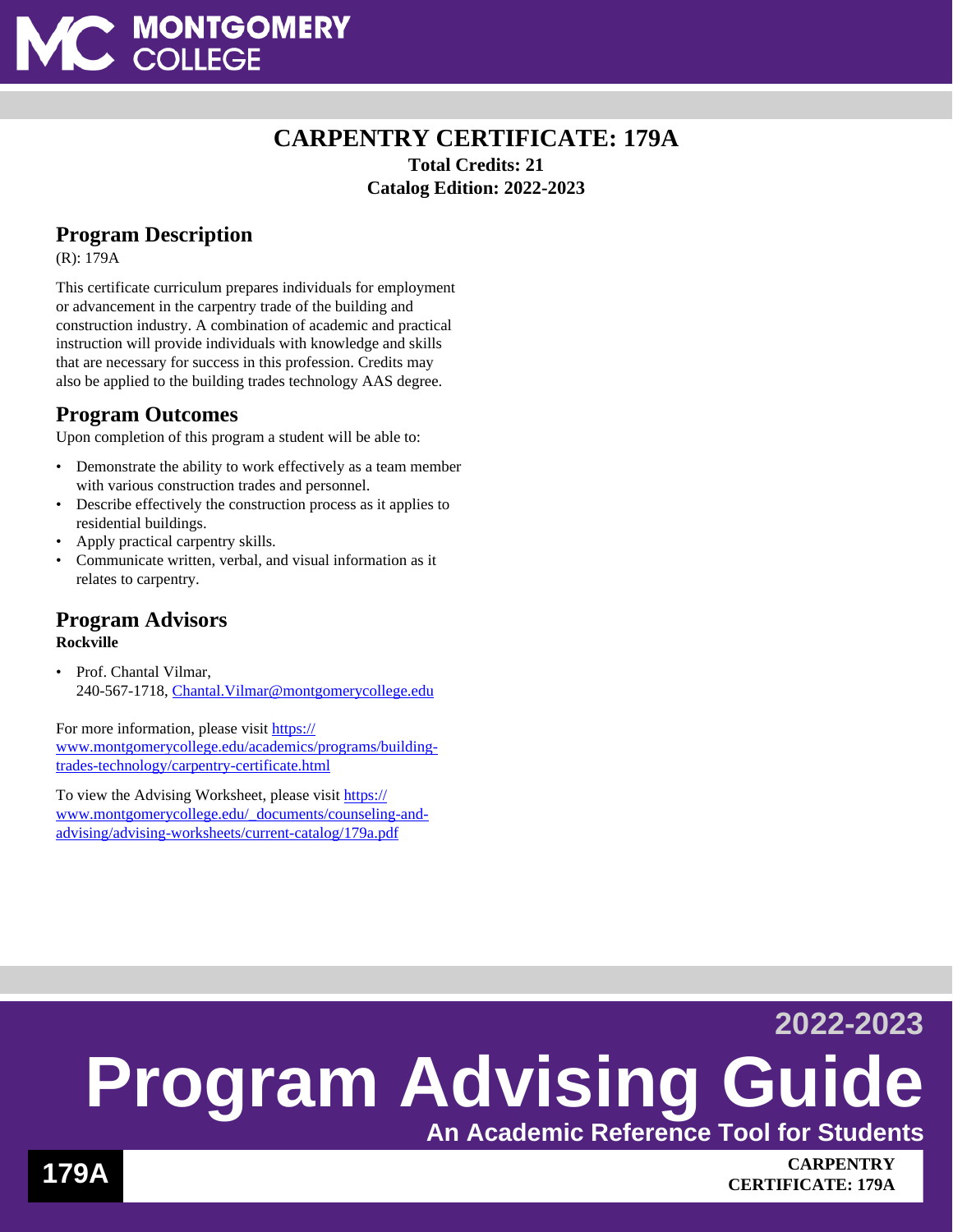# **CARPENTRY CERTIFICATE: 179A**

### **Program Requirements**

A suggested course sequence for full-time students follows. All students should review this advising guide and consult an advisor.

#### **Program Requirements**

BLDG 130 - Introduction to the Building Trades *3 semester hours*

BLDG 133 - Building Trades Blueprint Reading *3 semester hours*

BLDG 140 - Fundamentals of Carpentry *4 semester hours*

BLDG 230 - Building Codes and Standards *3 semester hours*

BLDG 240 - Advanced Framing and Exterior Finishing *4 semester hours*

BLDG 242 - Remodeling and Interior Finishing *4 semester hours*

## **Total Credit Hours: 21**